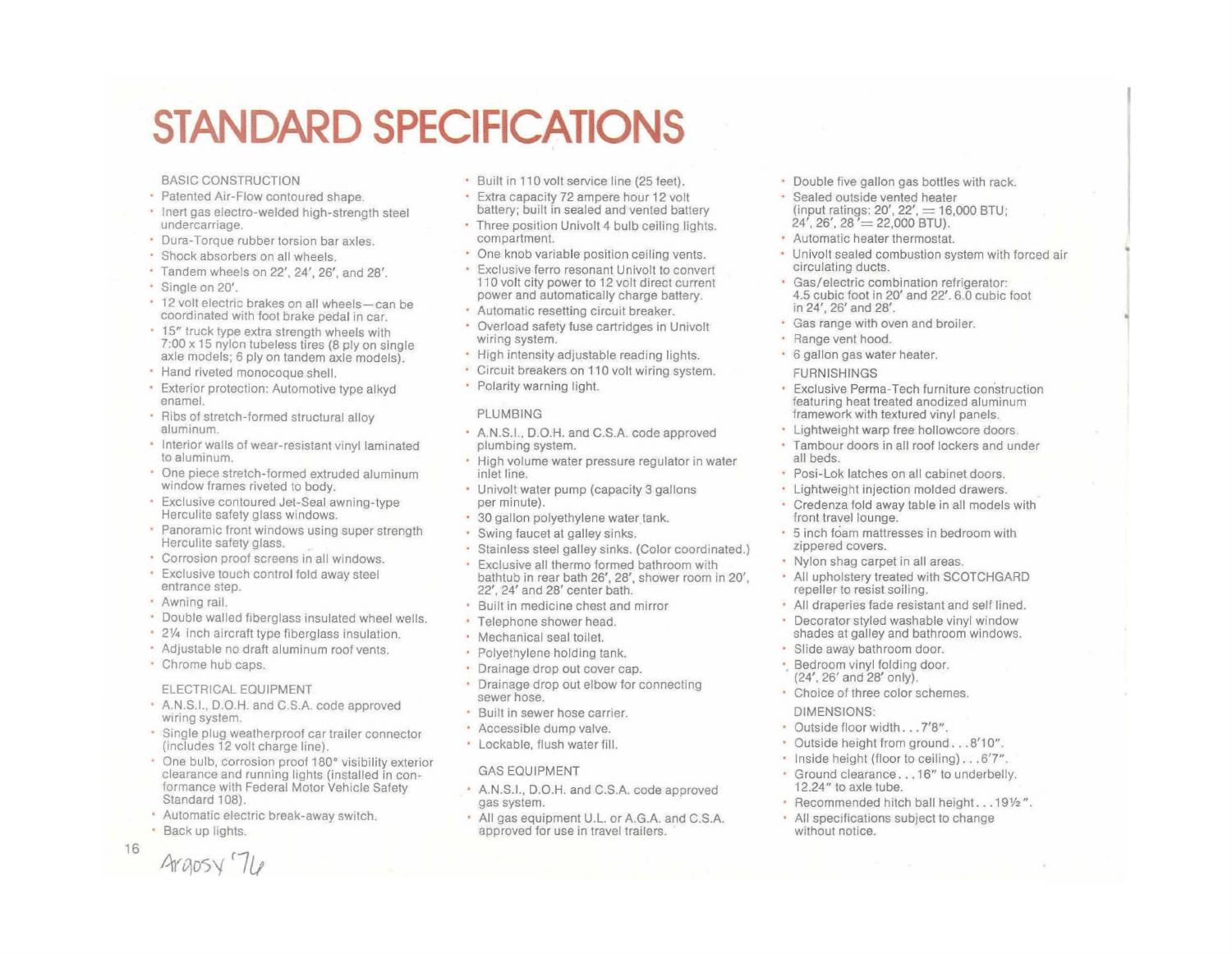## ARGOSY 1976 **CHOOSE FROM ELEVEN LUXURY MODELS**

**ARGOSY 22 REAR DOOR MODEL** Hitch Wt. 410 lbs. Total WI. 3720 Ibs.

ARGOSY 24 **TWIN BED MODEL** Hitch Wt. 560 lbs. Total WI. 3610 Ibs.

**ARGOSY 24 DOUBLE BED MODEL** Hitch Wt. 560 lbs. Total Wt. 3610 lbs.

ARGOSY 22 Hitch Wt. 560 lbs. Total Wt. 3360 Ibs.